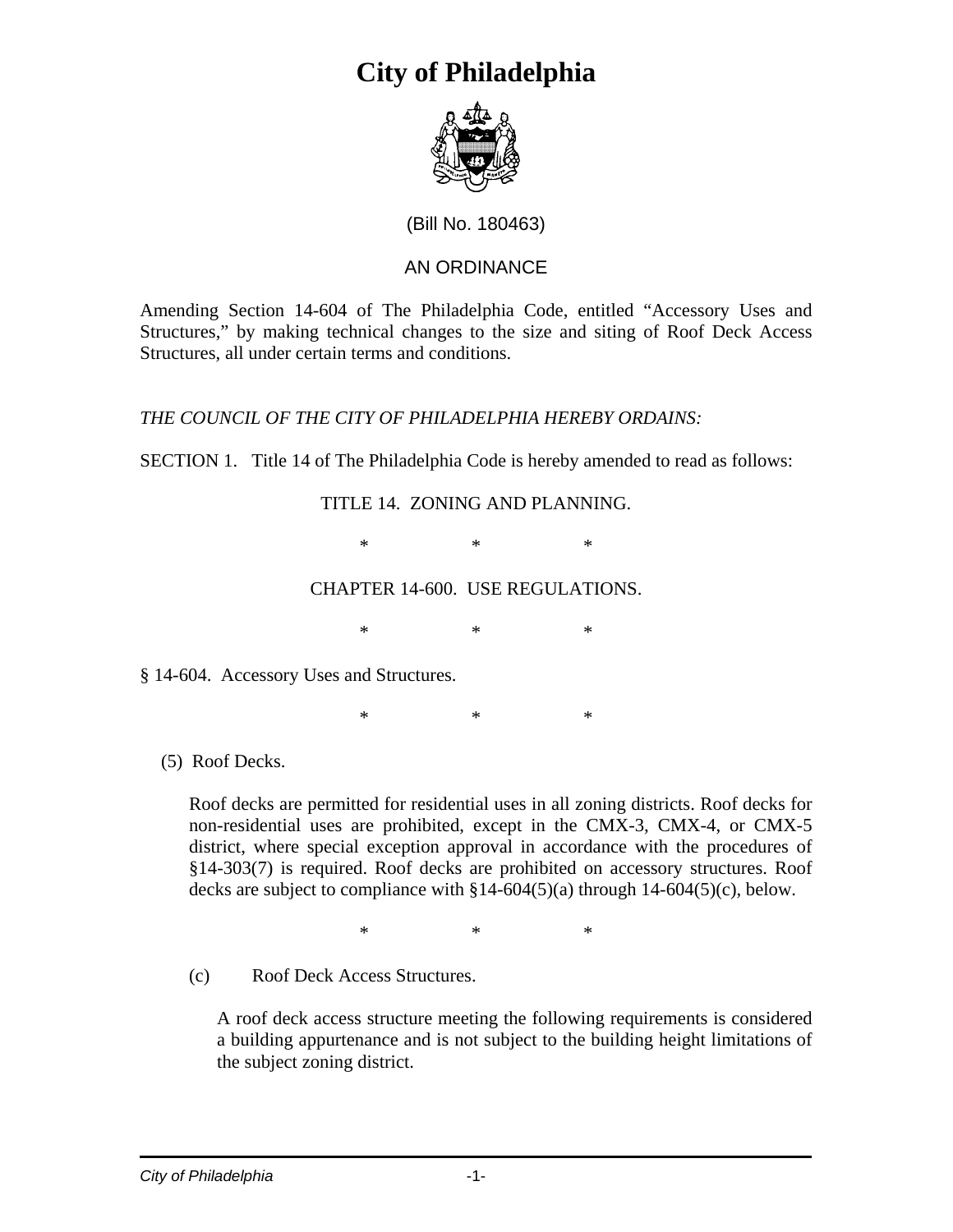#### BILL NO. 180463 continued Copy

- (.1) The roof deck access structure may only serve to enclose the access stairs, elevators, or other means of access.
- (.2) Except in the RM-2, RM-3, RM-4, RMX-3, CMX-3, CMX-4, CMX-5, and IRMX districts, the roof deck access structure may not exceed [90]*125* sq. ft. in area[.]*, however roof deck access structures that also contain an elevator are permitted an additional 40 sq. ft. of area*.
- (.3) The roof deck access structure may not exceed 10 ft. in height above the surface of the roof deck.
- (.4) Roof deck access structures must meet the same setback requirements as the associated roof deck, provided that any part of the roof deck access structure located more than 42 in. above the surface of the roof deck must be set back an additional 5 ft. from the required setback of the associated roof deck. *The roof deck access structure must be set back 5 ft. from the extreme rear building line.*
- *(.5) Zoning permits not required.*

*Existing permits for roof deck access structures may be modified by the Department to allow for a different location on the roof, before building permits are obtained, as long as the roof deck access structure complies with the provisions of this §14-604(5). Such modifications will not require new zoning permits or Zoning Board of Adjustment hearings. This provision does not apply to any other modifications to a zoning permit.* 

*(.6) For illustrative purposes only, the following diagrams show the permissible area for a pilot house:*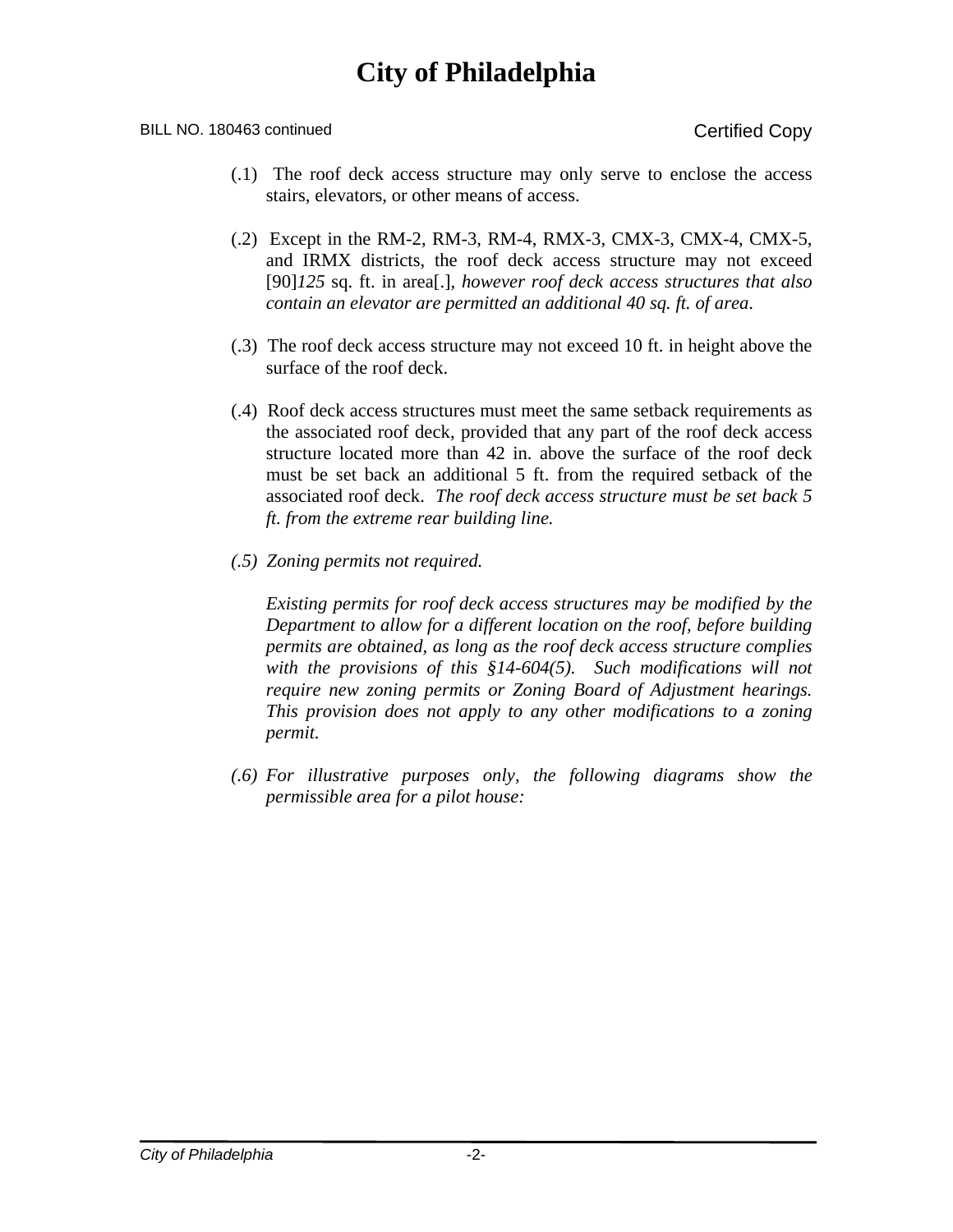### BILL NO. 180463 continued Certified Copy

*Permitted Pilot House Area, Attached Dwelling:* 

#### PERMITTED PILOT HOUSE AREA



**STREET** 

\* Pilot house not to exceed 10' in height, or 125 sq. ft. (165 sq. ft. with elevator)

*Note: Height limitation applies everywhere. Square footage limitation does not apply in RM-2, RM-3, RM-4, RMX-3, CMX-3, CMX-4, CMX-5, and IRMX.*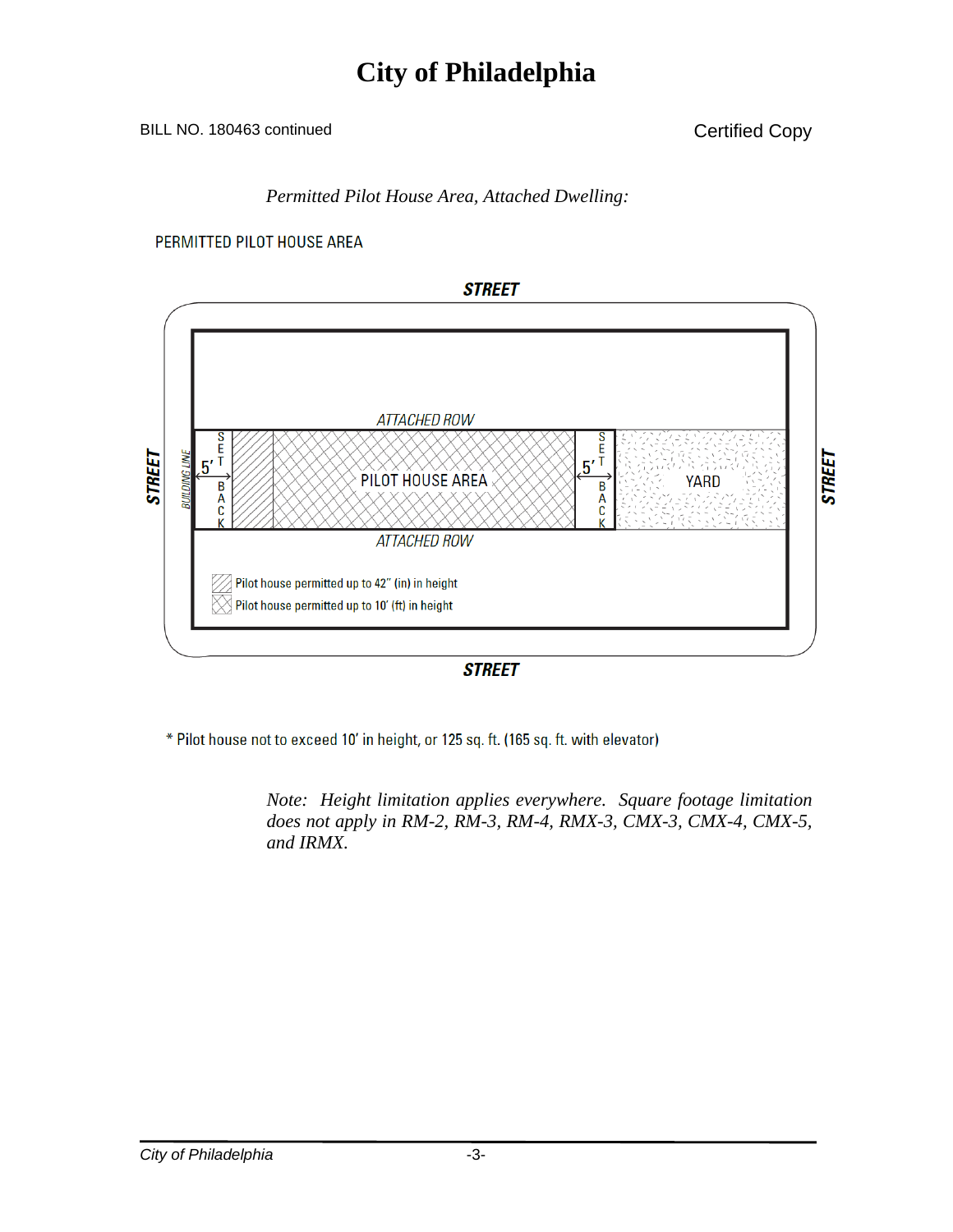#### BILL NO. 180463 continued Certified Copy

#### *Permitted Pilot House Area, Corner Lot:*

#### PERMITTED PILOT HOUSE AREA



**STREET** 

\* Pilot house not to exceed 10' in height, or 125 sq. ft. (165 sq. ft. with elevator)

*Note: Height limitation applies everywhere. Square footage limitation does not apply in RM-2, RM-3, RM-4, RMX-3, CMX-3, CMX-4, CMX-5, and IRMX.* 

SECTION 2. This Ordinance shall become effective immediately.

#### **Explanation:**

[Brackets] indicate matter deleted. *Italics* indicate matter added.

**\_\_\_\_\_\_\_\_\_\_\_\_\_\_\_\_\_\_\_\_\_\_\_\_\_\_\_\_\_\_\_\_\_\_\_**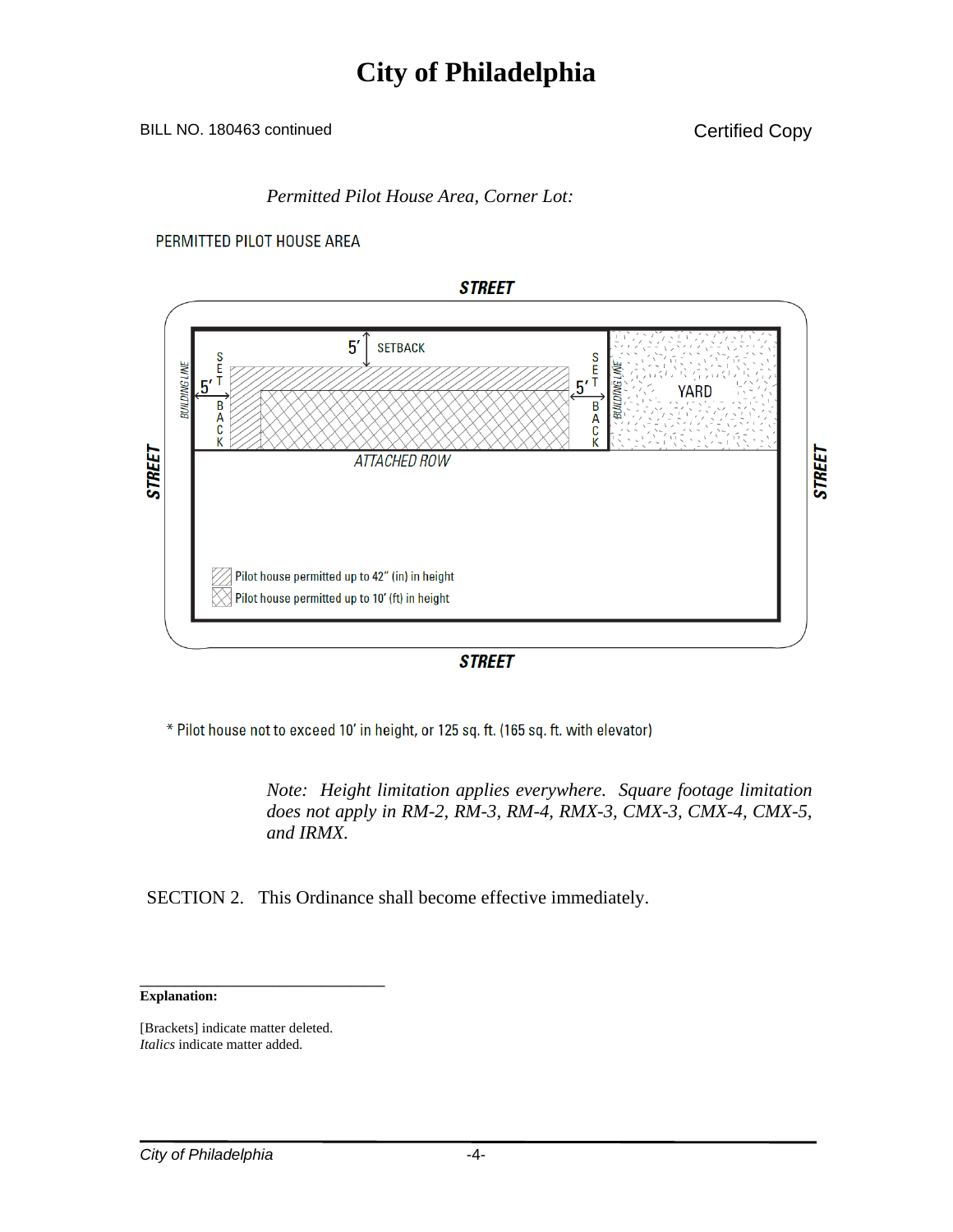BILL NO. 180463 continued Certified Copy